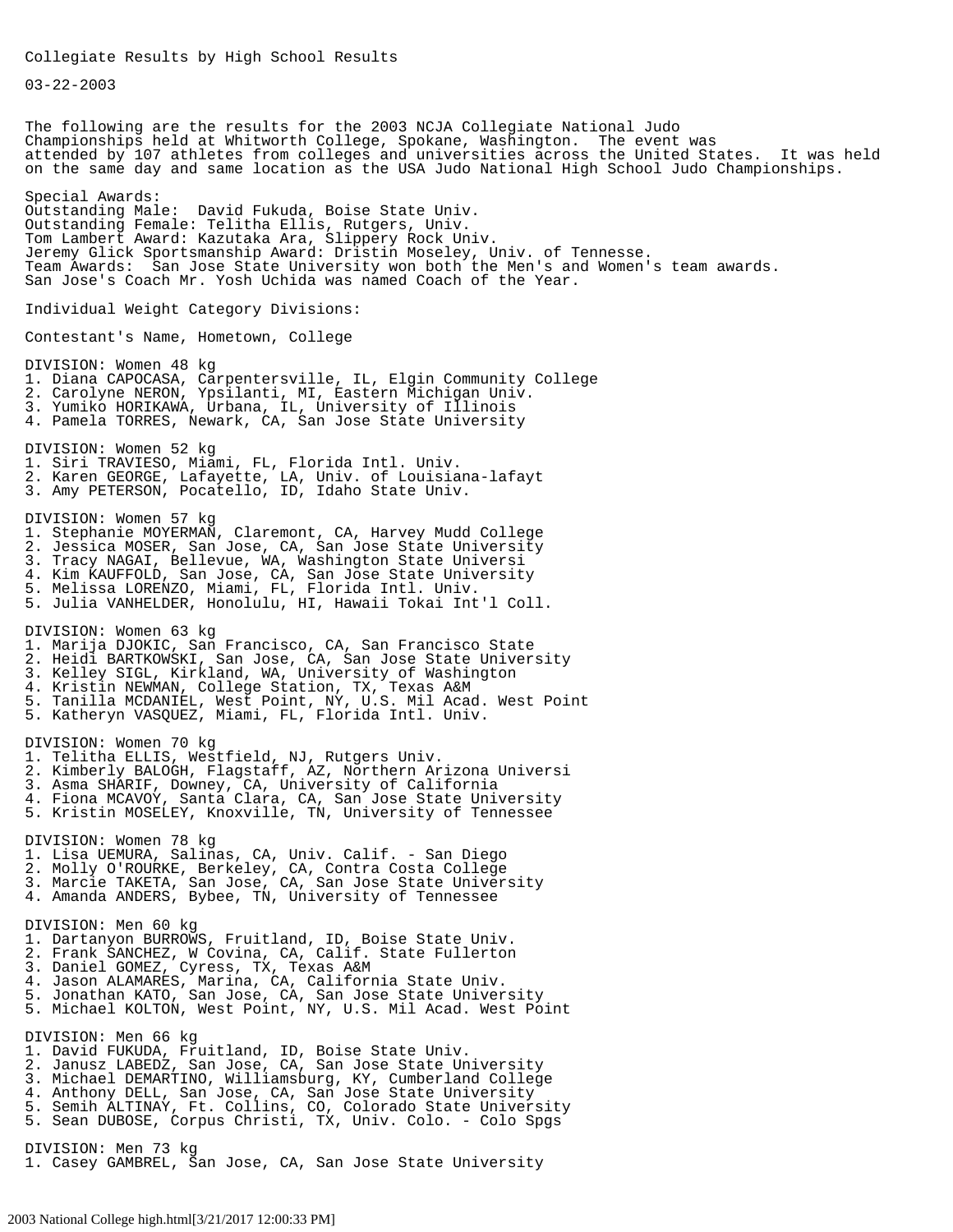2. Kazutaka ARA, Slippery Rock, PA, Slippery Rock Univ. 3. Jose BENCOSME, San Jose, CA, San Jose State University 4. Kazuhiro MAEHIRA, Fresno, CA, Fresno State 5. Matt VAN ESSEN, Colorado Springs, CO, University of Colorado 5. Jeffrey SITZLER, Mesa, AZ, Arizona State Univ. DIVISION: Men 81 kg 1. Slivaras SAJUS, San Diego, CA, San Diego City College 2. Yujin TOMA, Fresno, CA, Fresno State 3. David ELLIS, Westfield, NJ, Rutgers Univ. 4. Padraic FINNEGAN, Williamsburg, KY, Cumberland College 5. Jeff DELANEY, Austin, TX, University of Texas 5. Remi FATORE, San Jose, CA, San Jose State University DIVISION: Men 90 kg 1. Marc UEMURA, Salinas, CA, University of California 2. Andy COHEN, Colorado Springs, CO, University of Denver 3. Djamaldin ALIEV, Aurora, CO, Metro State College-Denvr 4. Patrick KONG, San Francisco, CA, San Francisco State 5. Daisuke HIRATA, Williamsburg, KY, Cumberland College 5. Robert CLARKE, San Jose, CA, San Jose State University DIVISION: Men 100 kg 1. Garrett ORR, Nolensville, TN, University of Tennessee DIVISION: Men +100 kg 1. Jonathan LEONHARDT, San Jose, CA, San Jose State University 2. Aaron RUTHNICK, San Jose, CA, San Jose State University 3. Bryan FITZPATRICK, West Point, NY, U.S. Mil Acad. West Point 4. Matthew LEWIS, Woodbury, TN, University of Tennessee Results by College (Male and Female divisions combined) Point System: Place won | Point Value 1 5 2 3 3 2 College name  $\vert$ Total $\vert$ # 1  $\vert$  # 2  $\vert$  + 3  $\vert$  . San Jose State University 26 2 4 2 1. San Jose State University  $\begin{array}{ccc} 26 & 2 & 4 & 2 \\ 2. & \text{Boise State Univ.} & 10 & 2 & 0 \end{array}$  2. Boise State Univ. 10 2 0 0 3. University of California  $\begin{array}{cccc} 7 & 1 & 0 & 1 \\ 3. & Rutsers Univ. & 7 & 1 & 0 & 1 \end{array}$ 3. Rutgers Univ. 7 1 0 1 4. San Diego City College  $\begin{array}{cccc} 5 & 1 & 0 & 0 \\ -3 & -2 & 0 & 0 \\ 0 & 0 & 0 & 0 \\ 0 & 0 & 0 & 0 \\ 0 & 0 & 0 & 0 \\ 0 & 0 & 0 & 0 \\ 0 & 0 & 0 & 0 \\ 0 & 0 & 0 & 0 \\ 0 & 0 & 0 & 0 \\ 0 & 0 & 0 & 0 \\ 0 & 0 & 0 & 0 \\ 0 & 0 & 0 & 0 \\ 0 & 0 & 0 & 0 \\ 0 & 0 & 0 & 0 \\ 0 & 0 & 0 & 0 \\ 0 & 0 & 0$ 4. Harvey Mudd College  $\begin{array}{cccc} 5 & 1 & 0 & 0 \end{array}$  4. San Francisco State 5 1 0 0 4. University of Tennessee  $\begin{array}{cccc} 4. & \text{Univ} \ . & \text{Calif.} - \text{San Diego} & 5 & 1 & 0 & 0 \\ 4. & \text{Univ. Calif.} - \text{San Diego} & 5 & 1 & 0 \end{array}$  4. Univ. Calif. - San Diego 5 1 0 0 4. Elgin Community College  $\begin{array}{cccc} 5 & 1 & 0 & 0 \\ 4 & \text{Florida Tntl. Univ.} & 5 & 1 & 0 \\ 0 & 0 & 0 & 0 \\ 0 & 0 & 0 & 0 \\ 0 & 0 & 0 & 0 \\ 0 & 0 & 0 & 0 \\ 0 & 0 & 0 & 0 \\ 0 & 0 & 0 & 0 \\ 0 & 0 & 0 & 0 \\ 0 & 0 & 0 & 0 \\ 0 & 0 & 0 & 0 \\ 0 & 0 & 0 & 0 \\ 0 & 0 & 0 & 0 \\ 0 & 0 & 0 & 0 \\ 0 & 0 &$  4. Florida Intl. Univ. 5 1 0 0 5. Slippery Rock Univ. 3 0 1 0 5. Northern Arizona Universi 3 0 1 0 5. Eastern Michigan Univ. 3 0 1 0 5. Calif. State Fullerton 3 0 1 0 5. Univ. of Louisiana-lafayt 3 0 1 0 5. Contra Costa College <sup>7</sup> a <sup>3</sup> 0 <sup>1</sup> 0<br>5. University of Denver 3 0 <sup>1</sup> 0 5. University of Denver  $\begin{array}{cccc} 3 & 0 & 1 & 0 \\ 5. & \text{Fresno State} & 3 & 0 & 1 \\ 0 & 0 & 1 & 0 \end{array}$  5. Fresno State 3 0 1 0 6. University of Illinois 2 0 0 1 6. U.S. Mil Acad. West Point 2 0 0 1 6. Texas A&M 2 0 0 1 6. Washington State Universi 2 0 0 1 6. Metro State College-Denvr 2 0 0 1 6. Cumberland College  $\begin{array}{cccc} 6. & \text{Cumberland} & \text{College} & 2 & 0 & 0 & 1 \\ 6. & \text{University of Washington} & 2 & 0 & 0 & 1 \end{array}$  6. University of Washington 2 0 0 1 6. Idaho State Univ.

03-22-2003 For immediate release: SPORTS The following are the results for the 2003 USA Judo High School National Championships held at Whitworth College, Spokane, Washington. The event was attended by 158 contestants from all over the United States and was held on the same day and location as the National Collegiate Judo Championships.

Special Awards: Individual High School: Palos Verdes Peninsula, Palos Verdes, California with 2 gold medals.

<sup>-</sup>end-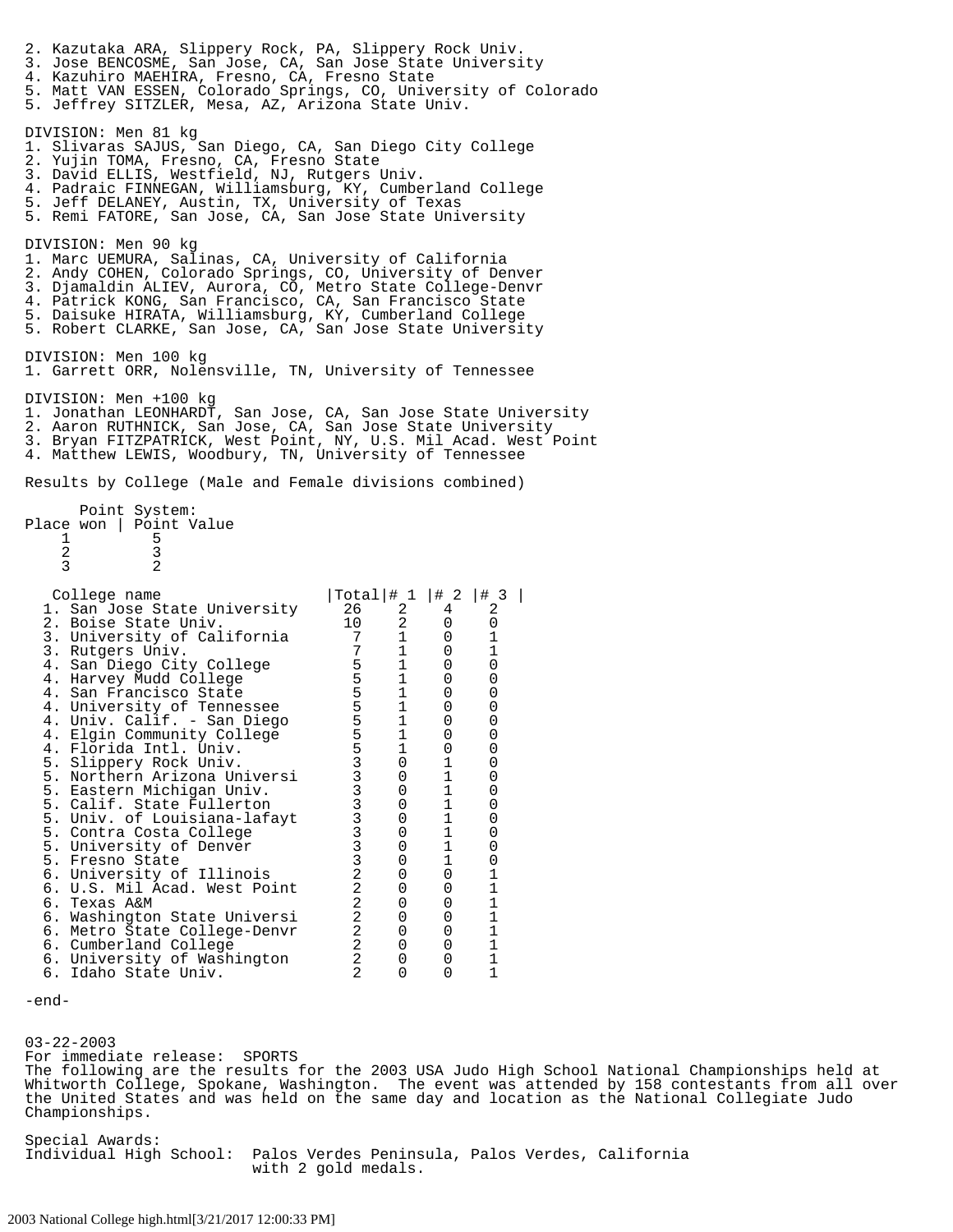States with most points based on 5 for 1st, 3 for 2nd, and 1 for 3rd: 1. California 76 points 2. Washington 17 points 3. New Jersey 13 points Best Technique Male: Naotomo Gibson Best Technique Female: Veronica Castillo Fighting Spirit Male: Harry St. Leger Fighting Spirit Female: Marti Malloy Individual Weight Category Divisions: Contestant's Name, Hometown, State Code, School Name DIVISION: Women 44 kg 1. Brianna MATSUURA, Rancho Palos Verdes, CA, Palos Verdes Peninsula 2. Juli YAMANAKA, Oceanside, CA, Carlsbad High School 3. Dana FUJIMOTO, Kent, WA, Kent Meridian High S 4. Ai-Hien LE, Kent, WA, Kentwood DIVISION: Women 48 kg 1. Christina PRO, Jefferson Hills, PA, Thomas Jefferson 2. Ann SHIRAISHI, Elk Grove, CA, Sheldon High School 3. Corey Jo TASHIMA, Pearl City, HI, Pearl City High Scho 4. Jamie SAKATA, Torrance, CA, South High School 5. Alison UEMURA, Torrance, CA, W Torrance High Scho DIVISION: Women 52 kg 1. Christine ELLIS, Westfield, NJ, Home Schooled 2. Anna PALMER, Sacramento, CA, Rio Americano High S 3. Leilani AKIYAMA, Bellevue, WA, Newport High School 4. Rachel ARNDT, Chicago, IL, Francis W. Parker 5. Tara CLARK, Albany, CA, Albany High School 5. Debra MIRANDA, La Puente, CA, La Puente High Schoo  $\overline{a}$ DIVISION: Women 57 kg 1. Marti MALLOY, Oak Harbor, WA, Oak Harbor High Scho 2. Tawny UEMURA, Torrance, CA, W Torrance High Scho 3. Katherine ENSLER, Norman, OK, Norman High School 4. Heather SWETT, Medford, MA, Medford High School 5. Nausikaa DAVIS, Renton, WA, Kentridge High Schoo 5. Corinne GEIER, Menomonee Falls, WI, Menomonee Falls High DIVISION: Women 63 kg 1. Veronica CASTILLO, Richmond, CA, El Cerrito High S. 2. Janine NAKAO, Marina, CA, Seaside High School 3. Melanie VEGA-BORJA, Wellington, FL, Wellington Comm. HS 4. Jessica WOOLDRIDGE, N Richland Hills, TX, Haltom High School 5. Amelia DUPONT, Northglenn, CO, Thornton High School 5. Mercedes GAFFNEY, Yarmouthport, MA, Sturgis Charter Scho DIVISION: Women 70 kg 1. Jennifer TUTASS, El Cerrito, CA, Salesian High School 2. Oronica JUAREZ, Fresno, CA, Central High School 3. Isabel CANALES, Vista, CA, Calsbad H.S. 4. Sandra MOORE, Sacramento, CA, Sacramento High Scho DIVISION: Women 78 kg 1. Samantha LANG, Tualatin, OR, Tualatin H.S. 2. Amber THEIS, Barstow, CA, Barstow High School 3. Samantha WANZER, Black Diamond, WA, Enumclaw DIVISION: Women +78 kg 1. Chelsea SIAKI, Vacaville, CA, Will C. Wood High Sc 2. Missy TASHIRO, Spokane, WA, Joel Ferris High Sch 3. Theresa WIGGINS, Oak Harbor, WA, Oak Harbor High Scho DIVISION: Men 49 kg 1. Marcus KAWAHARA, San Jose, CA, Branham High School 2. Carlos BEDOLLA, San Fernando, CA, JFK High School 3. John GONZALEZ, South Gate, CA, Paramount High Schoo 4. Bryan MATSUURA, Rancho Palos Verdes,, CA, Palos Penisula 5. Brent KATAOKA, W Covina, CA, Nogales High School 5. Nicholas RAMUNDO, Kent, WA, Cedar Heights DIVISION: Men 52 kg 1. Toshiya NISHIMURA, Westchester, OH, Lakota East High 2. Daniel HUNG, Cupertino, CA, The Harker School 3. Nathanael THALHOFER, Vashon Island, WA, home schooled 4. Trent NISHIYAMA, Los Angeles, CA, Venice High School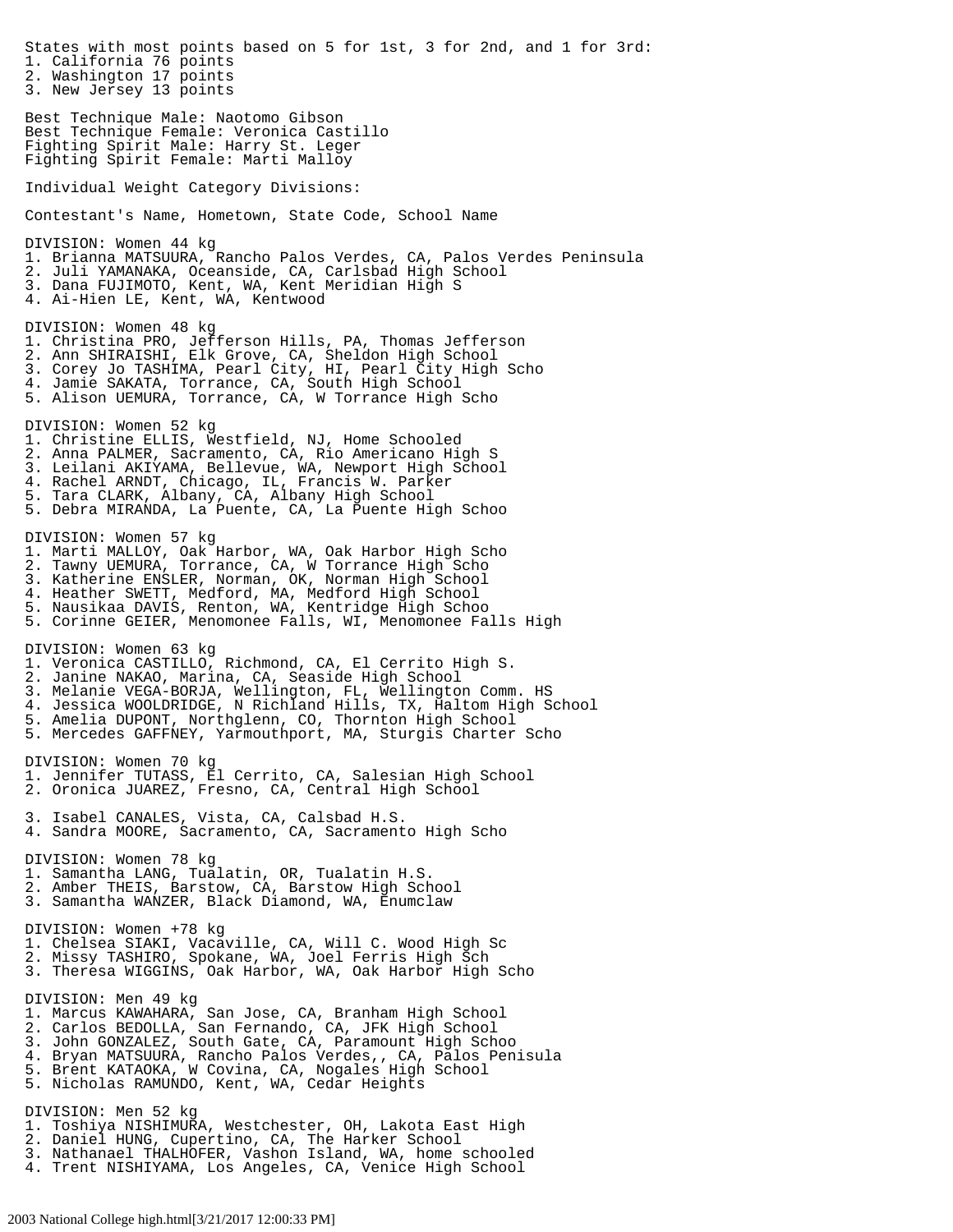DIVISION: Men 55 kg 1. Charles HUNG, Cupertino, CA, The Harker School 2. Matthew DIAS, Fremont, CA, JFK High School 3. Nathan NAKASHIMA, Kent, WA, Kentwood High School 4. Akira NERVIK, Bellflower, CA, Mayfair High School DIVISION: Men 60 kg 1. Kenny HASHIMOTO, Thornton, CO, Thornton High School 2. Grant NAKASHIMA, Kent, WA, Kentwood High School 3. Gary MOORE, Apple Valley, CA, Granite Hills 4. Michael DEMARRIAS, Northglenn, CO, Northglenn High Scho 5. Mackenji BURROWS, Fruitland, ID, Fruitland High Schoo DIVISION: Men 66 kg 1. Naotomo GIBSON, Scotch Plains, NJ, Pingry School 2. Michael ELDRED, Fruitland, ID, Fruitland High Schoo 3. Shane SIMERLY, Niceville, FL, Niceville High Schoo 4. Trevor MALLO, Thornton, CO, Regis Jesuit High Sc 5. Joel AKIMOTO, Pearl City, HI, Pearl City High Scho 5. Bobby YAMASHITA, Broomfield, CO, Northglenn High Scho DIVISION: Men 73 kg 1. Garry ST LEGER, Brooklyn, NY, James Madison High S 2. Edwin ARANZAZU, Cranford, NJ, Cranford High School 3. Ross MACBAISEY, Rancho Santa Fe, CA, Torrey Pines High Sc 4. Travis STEVENS, Auburn, WA, Auburn Riverside Hig 5. Michael OSHIMA, Somerville, MA, Somerville Charter S 5. Kevyn WILDER, Cincinnati, OH, Princeton High Schoo DIVISION: Men 81 kg 1. Zachary KOSTOPOULOS, Somerville, MA, Somerville Charter S 2. Harry ST LEGER, Brooklyn, NY, James Madison High S 3. Patrick PARKER, Payette, ID, Fruitland High Schoo 4. Colm PRUVOT, Cupertino, CA, Monta-Vista High Sch 5. Ephraim BUTIN, Renton, WA, Kentridge High Schoo 5. Sean SHINJO, Mililani, HI, Mililani High School DIVISION: Men 90 kg 1. Brandon HALSEY, Oceanside, CA, Rancho Buena Vista 2. Derek GEYER, Weatherford, TX, Trinity Christian 3. Johnathan LAMBERT, Cherokee, NC, Swain High School 4. Shingo KATSURA, Honolulu, HI, Moanalua High School 5. Hoel HERNANDEZ, San Antonio, TX, East Central High Sc 5. Scott UEMURA, Salinas, CA, Salinas High School DIVISION: Men 100 kg 1. Jonathan FULLER, Elmendorf, TX, E Central High Schoo 2. Keith LOHSE, Pocatello, ID, Century High School 3. Keith KENOI, Torrance, CA, Narbonne High School 4. Cason KAWAI, Nampa, ID, Boise High School 5. Tracy MAKIMOTO, Sacramento, CA, JFK High School 5. Ron BOES, Walla Walla, WA, Walla Walla High Sch DIVISION: Men +100 kg<br>1. Aaron SHIOSAKI, Lomita, CA, Palos Verdes Pennisula 1. Aaron SHIOSAKI, Lomita, CA, Palos Verdes Pennisula 2. J. Daniel MCCORMICK, Arlington, TX, Lamar High School 3. Reinaldo CANALES, Vista, CA, S. Ranco Buena Vista 4. Mark BUTIN, Renton, WA, Kentridge High Schoo Results by State Point System: Place won | Point Value<br>1 5  $\frac{1}{2}$  5<br>3 2 3 3 1 State name  $\begin{array}{c|cccc}\n & 1 & 4 & 2 & 4 & 3 \\
1. & 1 & 6 & 3 & 10\n\end{array}$ 1. California 1. 2. Washington 17 1 2 6 2. Washington 17 1 2 6 3. New Jersey 13 2 1 0 4. Texas 11 1 2 0<br>5. New York 11 1 2 0 5. New York 8 1 1 0 6. Idaho 7 0 2 1 7. Ohio 5 1 0 0 7. Massachusetts 5 1 0 0 7. Colorado 5 1 0 0 7. Pennsylvania 5 1 0 0 7. Oregon 5 1 0 0 8. Florida 2 0 0 2